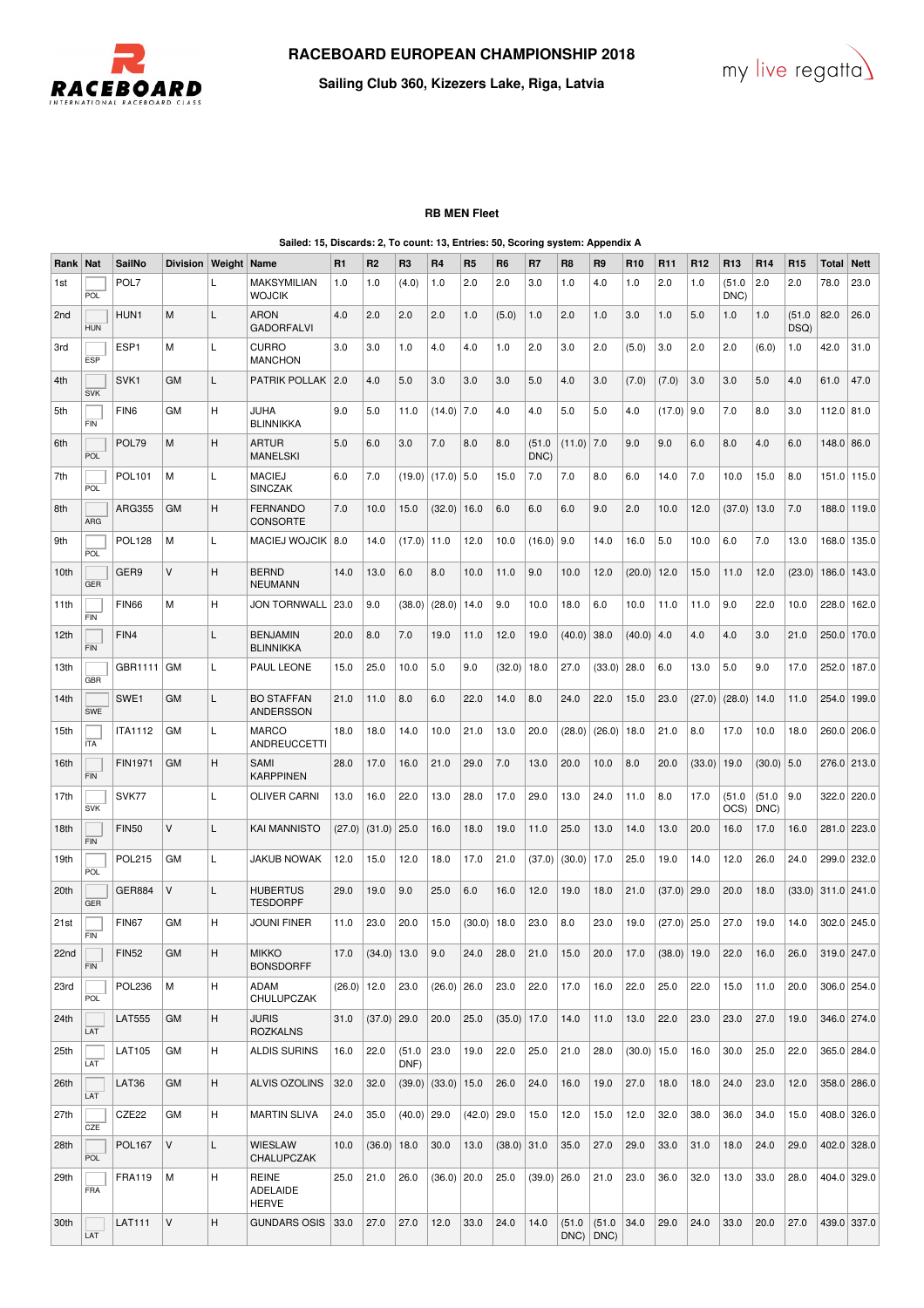| <b>Rank</b>      | Nat        | <b>SailNo</b>     | <b>Division</b> | Weight | Name                               | R1     | R <sub>2</sub> | R <sub>3</sub> | R <sub>4</sub> | R <sub>5</sub> | R <sub>6</sub> | R7            | R <sub>8</sub> | R <sub>9</sub>     | R <sub>10</sub>    | R <sub>11</sub> | R <sub>12</sub> | R <sub>13</sub>    | <b>R14</b> | <b>R15</b>         | <b>Total</b> | <b>Nett</b> |
|------------------|------------|-------------------|-----------------|--------|------------------------------------|--------|----------------|----------------|----------------|----------------|----------------|---------------|----------------|--------------------|--------------------|-----------------|-----------------|--------------------|------------|--------------------|--------------|-------------|
| 31st             | <b>SVK</b> | SVK46             | М               | L      | PETER<br><b>BERANEK</b>            | 30.0   | 28.0           | (35.0)         | 24.0           | 31.0           | 30.0           | 30.0          | (51.0<br>DNC)  | 30.0               | 33.0               | 31.0            | 30.0            | 26.0               | 21.0       | 25.0               | 455.0        | 369.0       |
| 32nd             | <b>ESP</b> | ESP95             | V               | L      | PACO<br><b>MANCHON</b>             | 38.0   | 26.0           | 33.0           | 41.0           | 27.0           | 37.0           | 28.0          | 31.0           | (51.0<br>DNC)      | (51.0<br>DNC)      | 16.0            | 21.0            | 14.0               | 28.0       | 30.0               | 472.0        | 370.0       |
| 33rd             | LAT        | <b>LAT123</b>     | GM              | H      | <b>MARIS VIGANTS</b>               | 19.0   | 29.0           | 32.0           | 22.0           | (39.0)         | 31.0           | 27.0          | 32.0           | (36.0)             | 36.0               | 28.0            | 36.0            | 25.0               | 36.0       | 32.0               | 460.0        | 385.0       |
| 34th             | <b>HUN</b> | <b>HUN119</b>     | Y               | L      | <b>BENEDEK</b><br><b>JANCSO</b>    | 22.0   | 20.0           | 31.0           | (37.0)         | 34.0           | 34.0           | 34.0          | 23.0           | 32.0               | 32.0               | 26.0            | 34.0            | (43.0)             | 35.0       | 34.0               | 471.0        | 391.0       |
| 35th             | LAT        | <b>LAT91</b>      | GM              | H      | <b>RETS SKRICKIS</b>               | (42.0) | (45.0)         | 28.0           | 35.0           | 40.0           | 27.0           | 32.0          | 22.0           | 31.0               | 26.0               | 35.0            | 26.0            | 35.0               | 31.0       | 36.0               |              | 491.0 404.0 |
| 36th             | <b>SVK</b> | SVK <sub>26</sub> | V               | L      | <b>MILAN</b><br><b>DUCHNOVSKY</b>  | (40.0) | (39.0)         | 21.0           | 27.0           | 38.0           | 39.0           | 33.0          | 37.0           | 35.0               | 35.0               | 24.0            | 28.0            | 21.0               | 29.0       | 39.0               | 485.0        | 406.0       |
| 37th             | <b>SVK</b> | SVK7              | GM              | H      | <b>MARCEL</b><br>CARNY             | (44.0) | 30.0           | 24.0           | 38.0           | 41.0           | 20.0           | 26.0          | 29.0           | 25.0               | 24.0               | 44.0            | (48.0)          | 34.0               | 40.0       | 31.0               | 498.0        | 406.0       |
| 38th             | LAT        | <b>LAT122</b>     | V               | H      | <b>JURIS</b><br><b>VEIDEMANIS</b>  | 34.0   | 33.0           | 30.0           | (42.0)         | 36.0           | 36.0           | 41.0          | 38.0           | 40.0               | (42.0)             | 30.0            | 37.0            | 31.0               | 32.0       | 37.0               | 539.0        | 455.0       |
| 39th             | LAT        | LAT <sub>14</sub> | v               | н      | <b>GUNARS</b><br><b>ROZENBERGS</b> | 37.0   | 24.0           | 42.0           | 31.0           | 35.0           | 33.0           | 35.0          | (51.0<br>DNC)  | (51.0<br>DNC)      | 51.0<br><b>DNC</b> | 34.0            | 35.0            | 29.0               | 37.0       | 51.0<br>OCS        | 576.0        | 474.0       |
| 40th             | LAT        | <b>LAT380</b>     | <b>GM</b>       | H      | <b>AINARS</b><br><b>ATSTAJS</b>    | 35.0   | 38.0           | 36.0           | 34.0           | 23.0           | 43.0           | (45.0)        | 34.0           | 42.0               | (45.0)             | 41.0            | 41.0            | 39.0               | 38.0       | 38.0               | 572.0        | 482.0       |
| 41 <sub>st</sub> | <b>FIN</b> | <b>FIN424</b>     | M               | н      | <b>ESA HARJULA</b>                 | 41.0   | 41.0           | (45.0)         | (48.0)         | 37.0           | 42.0           | 36.0          | 41.0           | 34.0               | 41.0               | 42.0            | 39.0            | 45.0               | 44.0       | 43.0               | 619.0        | 526.0       |
| 42nd             | LAT        | LAT54             | V               | H      | <b>JURIS</b><br><b>DREIMANIS</b>   | (48.0) | 47.0           | 37.0           | 40.0           | 44.0           | (49.0)         | 38.0          | 39.0           | 37.0               | 38.0               | 47.0            | 40.0            | 41.0               | 46.0       | 35.0               | 626.0        | 529.0       |
| 43rd             | LAT        | <b>LAT175</b>     | M               | H      | <b>ERVINS PRIEDE</b>               | 36.0   | 40.0           | 34.0           | 45.0           | 47.0           | 40.0           | 44.0          | (51.0<br>DNC)  | (51.0<br>DNC)      | 31.0               | 39.0            | 46.0            | 40.0               | 47.0       | 42.0               | 633.0        | 531.0       |
| 44th             | <b>FIN</b> | <b>FIN413</b>     | M               | H      | <b>FEODOR</b><br><b>GURVITS</b>    | 39.0   | (51.0<br>DNC)  | (51.0)<br>DNC) | 47.0           | 48.0           | 46.0           | 42.0          | 33.0           | 29.0               | 37.0               | 46.0            | 43.0            | 44.0               | 41.0       | 40.0               | 637.0        | 535.0       |
| 45th             | LAT        | <b>LAT65</b>      | GM              | H      | ARIJS<br><b>GEDROVICS</b>          | 43.0   | 48.0           | (51.0)<br>DNC) | 49.0           | 32.0           | 45.0           | 40.0          | (51.0<br>DNC)  | 51.0<br><b>DNC</b> | 39.0               | 45.0            | 42.0            | 38.0               | 42.0       | 41.0               |              | 657.0 555.0 |
| 46th             | LAT        | LAT17             | V               | H      | <b>DAINIS CAUNE</b>                | 46.0   | 44.0           | 43.0           | 39.0           | 43.0           | 44.0           | 47.0          | (51.0<br>DNC)  | (51.0<br>DNC)      | 43.0               | 40.0            | 47.0            | 42.0               | 43.0       | 45.0               | 668.0        | 566.0       |
| 47th             | <b>NOR</b> | <b>NOR120</b>     | GM              | L      | <b>DAG HANSEN</b>                  | 45.0   | 42.0           | 41.0           | 43.0           | 46.0           | 47.0           | 48.0          | (51.0<br>DNC)  | (51.0<br>DNC)      | 51.0<br><b>DNC</b> | 43.0            | 45.0            | 32.0               | 39.0       | 51.0<br><b>OCS</b> |              | 675.0 573.0 |
| 48th             | FIN        | <b>FIN227</b>     | <b>GM</b>       | H      | <b>TOMI SALOMAA</b>                | 47.0   | 46.0           | 44.0           | 46.0           | 45.0           | 41.0           | 43.0          | 36.0           | 39.0               | 46.0               | (49.0)          | 49.0            | (51.0<br>DNC)      | 49.0       | 46.0               |              | 677.0 577.0 |
| 49th             | <b>EST</b> | EST42             | V               | H      | ANDRUS JOGI                        | 49.0   | 49.0           | 46.0           | (50.0)         | 50.0           | 48.0           | 46.0          | 42.0           | 41.0               | 44.0               | 48.0            | 44.0            | (51.0<br>DNF)      | 48.0       | 44.0               |              | 700.0 599.0 |
| 50th             | <b>ESP</b> | <b>ESP161</b>     | V               | Н      | <b>ROGER</b><br><b>CABEZAS</b>     | 50.0   | 43.0           | 47.0           | 44.0           | 49.0           | 50.0           | (51.0<br>DNC) | (51.0<br>DNC)  | 51.0<br><b>DNC</b> | 51.0<br><b>DNC</b> | 50.0            | 50.0            | 51.0<br><b>DNF</b> | 45.0       | 47.0               | 730.0        | 628.0       |

Sailwave Scoring Software 2.19.8 www.sailwave.com